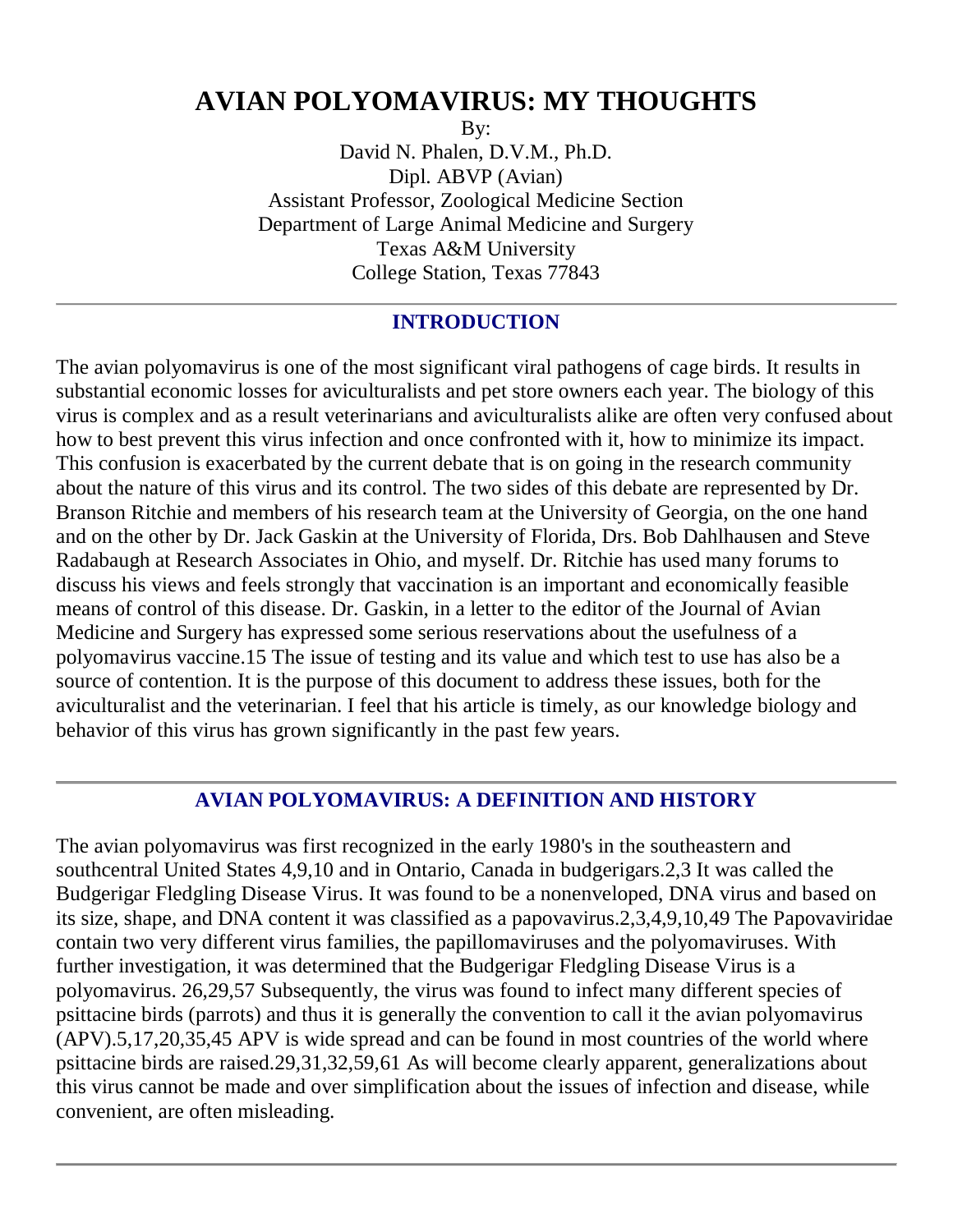## **AVIAN POLYOMAVIRUS DISEASE**

#### **Budgerigars**

In the budgerigar, disease and death is confined to nestlings between 10 and 25 days of age.2,3,4,9 Budgerigar breeders first detect this problem in their flocks when there is a sudden increase in the number of dead nestlings in the nest boxes. The signs of APV disease in budgerigar nestlings are somewhat variable. Most often, the young birds experience an abbreviated course of disease. At death, birds are found to be stunted, to have abnormal feather development, skin discoloration, abdominal distension, ascites (fluid in the abdomen), enlargement of the liver with localized areas of hepatic necrosis (cell death), and scattered areas of hemorrhage. In some outbreaks, the virus attacks the cerebellum (a portion of the brain) and these birds will show head tremors. Microscopic examination of the tissues from these birds reveals virus inclusion bodies in cells of multiple organ systems, including the liver, spleen, kidney, feather follicles, skin, esophagus, brain, and heart.2,3,4,9,10,28,29

Not every budgerigar infected with APV will die. Some survivors will never become outwardly ill and will show no signs of infection. Other nestlings will fail to develop their primary and secondary wing feathers and/or their tail feathers.3,18,22 These birds have been referred to as runners or creepers and this form of the disease has been described as French molt. It is extremely important to note that another virus, the Psittacine Beak and Feather Disease Virus, can also cause similar signs. It is possible that one or more additional diseases, may also cause feather disease in nestling budgerigars.

Not all budgerigars appear to be equally susceptible to infection and disease. In one study in the United States, English budgerigars were rarely found to be infected with APV although they were housed with other birds shedding the virus.44

#### **Nonbudgerigar parrots**

Nonbudgerigar parrots are also susceptible to avian polyomavirus infection.5,17,20,32,33,58 Some are highly susceptible to disease, while others rarely if ever develop disease (Table 1).37 APVdisease in these birds occurs at different ages in different birds (Fig. 1). In conures, deaths typically occur in birds less than 6 weeks of age. Deaths in macaws and eclectus parrots occur in birds 14 weeks and younger. Most, possibly all, of the nestlings lost are being hand fed.5,17,20,39 Infected nestlings appear healthy, show very few premonitory signs, and then die suddenly. When signs do occur, they proceed death by only a few hours. Observant owners may notice delayed crop emptying, weakness, a generalized pallor, or bruising under the skin in the preceding hours before death. Yellow discoloration of the urates is another rare observation.5,17,20 Dr. Susan Clubb was able to predict which birds would die, up to 24 hrs before their death, by pulling out growing feathers. Birds developing disease would bleed extensively from the feather follicle.5

Necropsy findings commonly include generalized pallor with subcutaneous and subsersoal hemorrhage and enlargement of the spleen and liver. Less commonly, acites and pericardial effusion may be present. Microscopic examination of the tissues reveals extensive areas of necrosis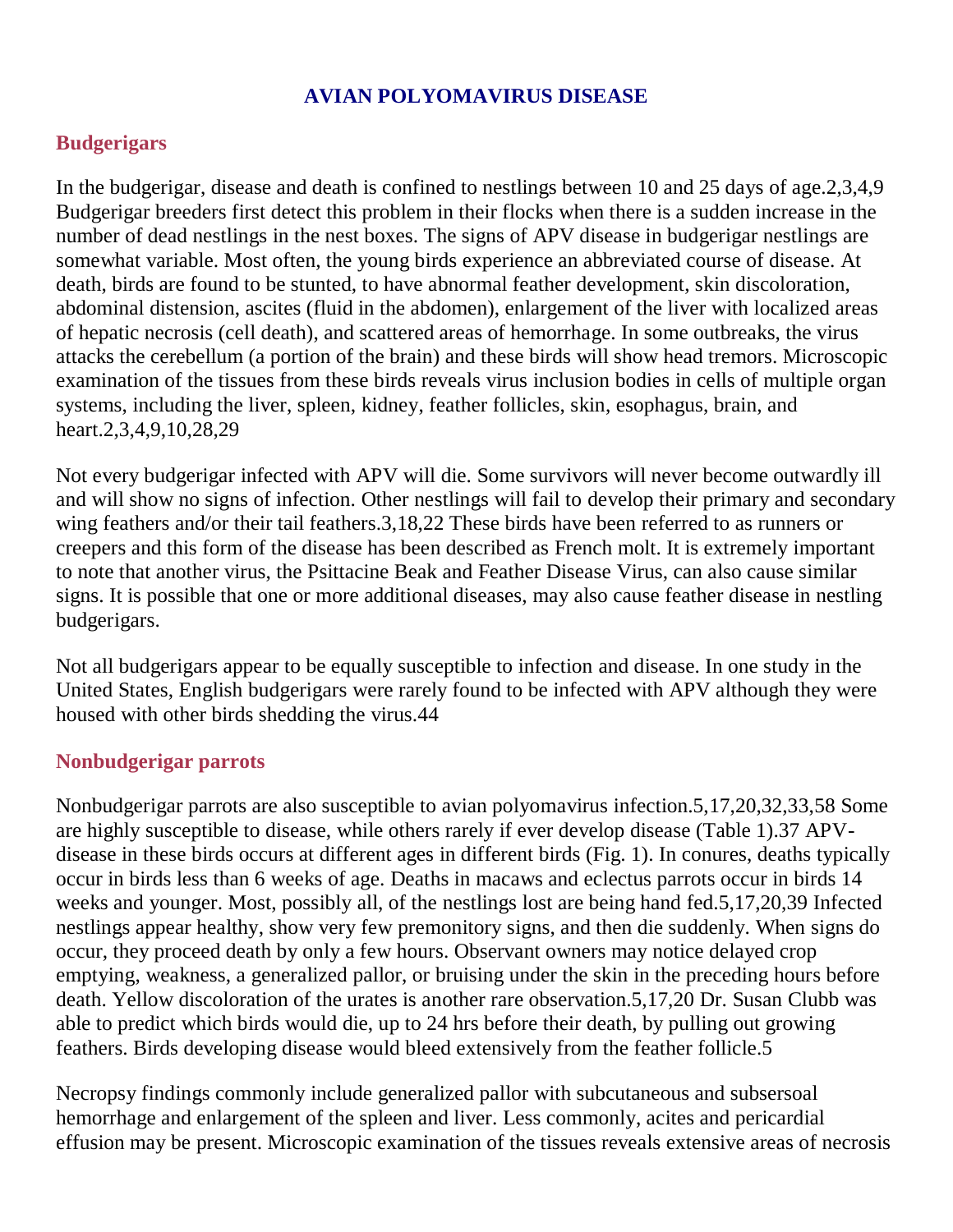(cell death) in the liver. Virus inclusion bodies are found in the spleen, mesangial cells of the kidney, and Kupffer cells of the liver. Necrosis of splenic cells is often massive. Less commonly, virus inclusions are found in other organ systems including the feather follicles.5,17,20 An immune complex glomerulopathy occurs in a significant percentage of the birds with this disease. These complexes contain antibody and viral proteins.36,43

## **Lovebirds**

APV disease in lovebirds is distinct enough to merit special attention. Like the budgerigar, this disease occurs in nestling birds and inclusion bodies can be found in multiple organs. Unlike the budgerigar, birds up to 1 year of age can also be affected.32 This unusual age susceptibility has not been fully explained. However, in at least some of these older birds, concurrent infection with PBFDV is also occurring and may permit APV disease in a bird that would otherwise be resistant to it.34,41

## **INFECTION VERSES DISEASE**

It has become evident that infection and disease are not synonymous. Many birds are infected by the virus but only a certain, and sometimes small, percentage of these birds will develop disease.6,7,30,44,48 Whether disease will develop is dependent on the species of bird infected, the age of the bird infected, whether that bird is also infected with the PBFDV, and other factors that remain unclear. Birds that are infected and do not develop disease still have virus replication within their bodies and shed virus in their droppings for a period of time.6,7,30,44,48 The length of time that virus shedding occurs, again, depends on the age the bird at the time of infection and the species of the bird.6,7,48

## **Infection in Budgerigars**

As previously mentioned, in the United States, the English variety of budgerigar appears to have some resistence to APV infection.44 The most devastating outbreaks of disease occur in large commercial aviaries of the American variety of budgerigar where birds are bred in rooms containing tens or hundreds of free-flighted birds. Both nestling and adult budgerigars are susceptible to infection. Death, however, is confined to young birds between the ages of 10 and 25 days. The nestling mortality (death) rate is often high and may approach 100% when the virus is first introduced to an aviary. If there is no intervention, in subsequent breeding seasons mortality rates will decline but production will always remain depressed.34,37,38

Birds that survive infection may have abnormal feathering or appear completely healthy.18,32,38 Survivors shed virus in their droppings and probably their skin and feather dander for up to 6 months after infection.38 Virus shedding stops with the onset of sexual maturity or during the first breeding cycle. The infection cycle is then maintained through the shedding of virus by nestlings and young adult birds. Thus, birds are exposed to the virus immediately after hatch and have virus circulating in their blood by the time they are 7 to 10 days old.37 Fledglings and young adult birds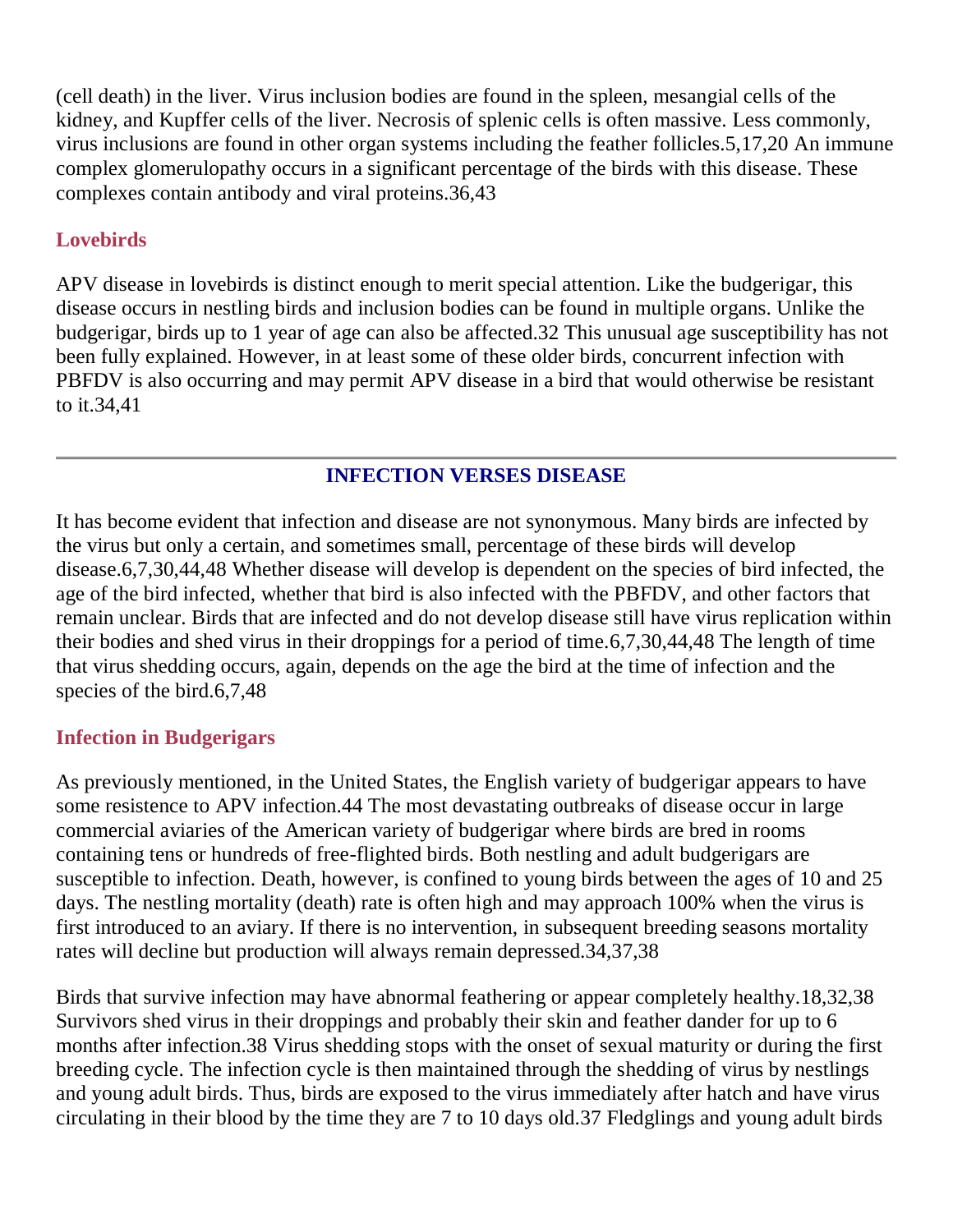are also important sources of virus exposure for other birds when they are taken to bird shows, bird marts, and sold to pet stores.

It has been suggested that egg transmission of APV occurs in the budgerigar.10,56 This conclusion is based on 2 observations. First, intra nuclear inclusion bodies where reported in day-old nestlings suggesting that these birds had virus growing in them before they hatched.2 Secondly, in a clinical trial, eggs were removed from a flock of budgerigars experiencing an outbreak of disease and placed under the hens of a clean flock. The young from these eggs subsequently developed disease. This author's experience, however, does not support this conclusion. I have not seen inclusion bodies in birds less than a week old. Also, there is another interpretation for the results of the clinical trial. If the transferred eggs were contaminated with virus, then the chicks could have been exposed at hatch. Additionally, budgerigar hens eat the egg shells. Thus they could have become infected and then passed the infection onto their young. In a paper I presented in Utrect, The Netherlands, I found very low concentrations of APV DNA in some embryos and very young nestling budgerigars.37 This data has also been used to suggest that egg transmission occurs.56 These birds never developed disease and subsequently, I found that one of the reagents used in this work was contaminated with viral DNA. Therefore, at this point in my understanding of APV disease in the budgerigar and other species, I feel that there is only very limited and circumstantial evidence that egg transmission occurs.

Dr. Branson Ritchie, citing my data, has stated that budgerigars are the only bird that is continuously infected with APV and remain sources of virus for life.56 In justifying this conclusion Dr. Ritchie cites one of my publications,38 but ignores another.42 In the first publication,38 I found that virus DNA could be detected in tissues of budgerigars at least to the age of 4 years. Virus concentrations were highest in 6 month old birds, but diminished in birds breeding for 4 months and were even lower in birds continuously breeding for 17 months. Although virus DNA was found in birds of all ages, it was not clear that the older experienced breeding birds were actually shedding virus. In my second study,42 I took older breeding birds that we knew had been infected with virus and rested them from breeding for 7 months. These birds were then allowed to breed and their young were monitored for signs of infection and the development of antibody to the virus (an indication of infection). None of the 107 young birds produced by these previously infected budgerigars developed disease. Therefore, we must conclude that older experienced budgerigar breeders are not sources of virus infection and even if small concentrations of virus DNA can be found in their bodies, they do not actively shed the virus.

## **Infection in nonbudgerigar parrots**

Susceptible birds infected with APV infection will die. Rarely, a susceptible bird will have transient signs and survive.5 In birds resistant to disease, infection is unapparent. In these birds, viral DNA can be first detected in blood after which it is detected in the cloaca.7,8,48 Cloacal samples may intermittently be negative, but generally the blood will remain positive.7,8,48 When the bird is about to stop shedding, the blood will become negative and within a week or two, cloacal swabs will also become negative.48 The length of time that birds are blood and cloacal positive is dependent on the species of bird and the age that it was infected. It appears, for the most part, that the older the bird is at the time of infection, the shorter the duration of shedding.7,8,48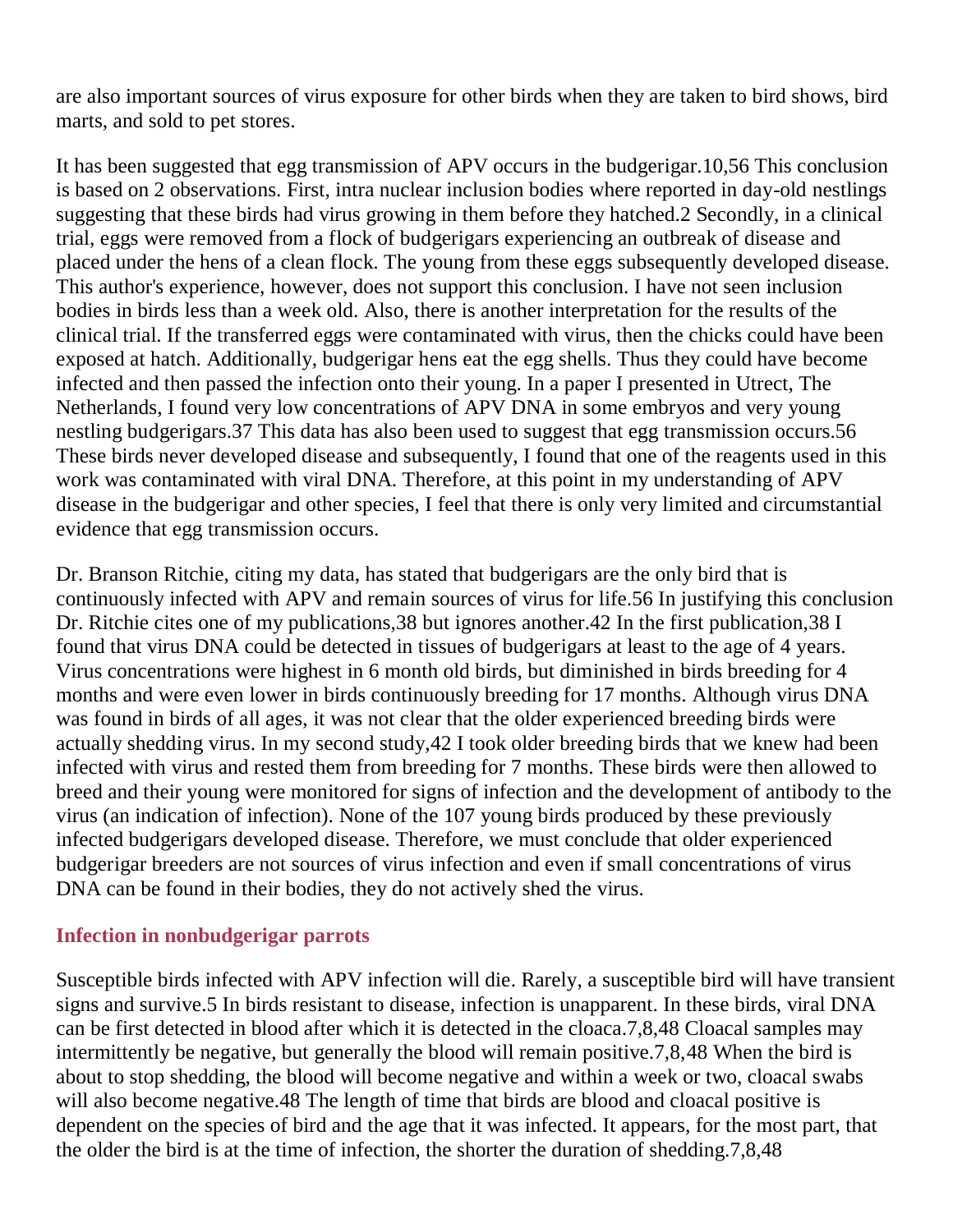**Conures:** Many, possibly most, conure nestlings exposed to APV at six weeks of age or younger will develop disease and die. In birds older than six weeks, APV causes an unapparent infection (Fig. 1). In conures, unapparent infections are best detected by examining the blood for virus DNA. Virus shedding can be expected for 4 to 8 weeks in most birds, but up to 16 weeks in the rare individual.7,8

**Macaws:** Macaws are susceptible to APV infection and disease up to approximately 14 weeks of age, after which infection is unapparent. Peak mortality in macaws occurs from 4 to 8 weeks of age (Fig. 1). Unapparently infected birds will become blood positive and cloaca positive. In a recently completed study, 2 blue and gold nestlings that survived infection shed virus 14 weeks. Two fledgling red-fronted macaws shed virus for 10 weeks. Adult blue and gold macaws and hyacinth macaws shed for 6 weeks or less. The nestling birds became blood negative first, then negative on the cloacal swab.48

**Eclectus parrots:** Infection of otherwise healthy nestling eclectus parrots will cause their death if they are less than 14 weeks old (Table 1). Specific studies on the length of virus shedding in these birds have not been done.39

**Cockatoos:** As a general statement, cockatoos of any age are highly susceptible to infection with APV, but are extremely resistant to disease. Healthy adult cockatoos are not expected to ever develop APV disease and the same is true for nestling cockatoos under most circumstances. In a recent study, it was found that citron-crested and umbrella cockatoo nestlings exposed to the virus at less than 3 weeks of age developed abnormal feathers. These birds showed transient signs of a systemic illness, then recovered with supportive care. Older birds and other cockatoo species remained healthy, although nearly all of them became infected.48 Virus shedding, as determined by cloacal swab, lasted 8 to 10 weeks. Virus could be detected in the blood consistently until just before shedding stopped. In this group of birds, cloacal swabs were not consistently positive and several birds that were originally cloacal positive became negative and then positive again.48

I have documented 2 cases of APV disease in nestling cockatoos that resulted in their deaths. Both birds were also infected with the PBFDV.47

## **APV INFECTION AND DISEASE IN ADULT PARROTS; THE PBFDV CONNECTION**

APV readily infects adult parrots.30,36,44,48 Most infections, probably greater than 99.9% of then, are completely asymptomatic. These birds become infected, shed virus for a period of time, and never look or act ill. APV disease, however, has been documented in adult birds.24,25,46,50,58 So why do these few adult birds develop APV disease? The answer in most cases is that they are immunosuppressed with a concurrent infection of PBFDV.24,25,46 The author has documented an outbreak of APV disease in adult eclectus parrots.46 All birds had PBFDV. Disease has also been identified in adult cockatoos,24,25,34,58 again when these birds were tested for PBFDV, they have been found to be positive. I have previously mentioned that young adult lovebirds can die with APV disease. Again, concurrent infections with PBFDV may be the explanation for why. In the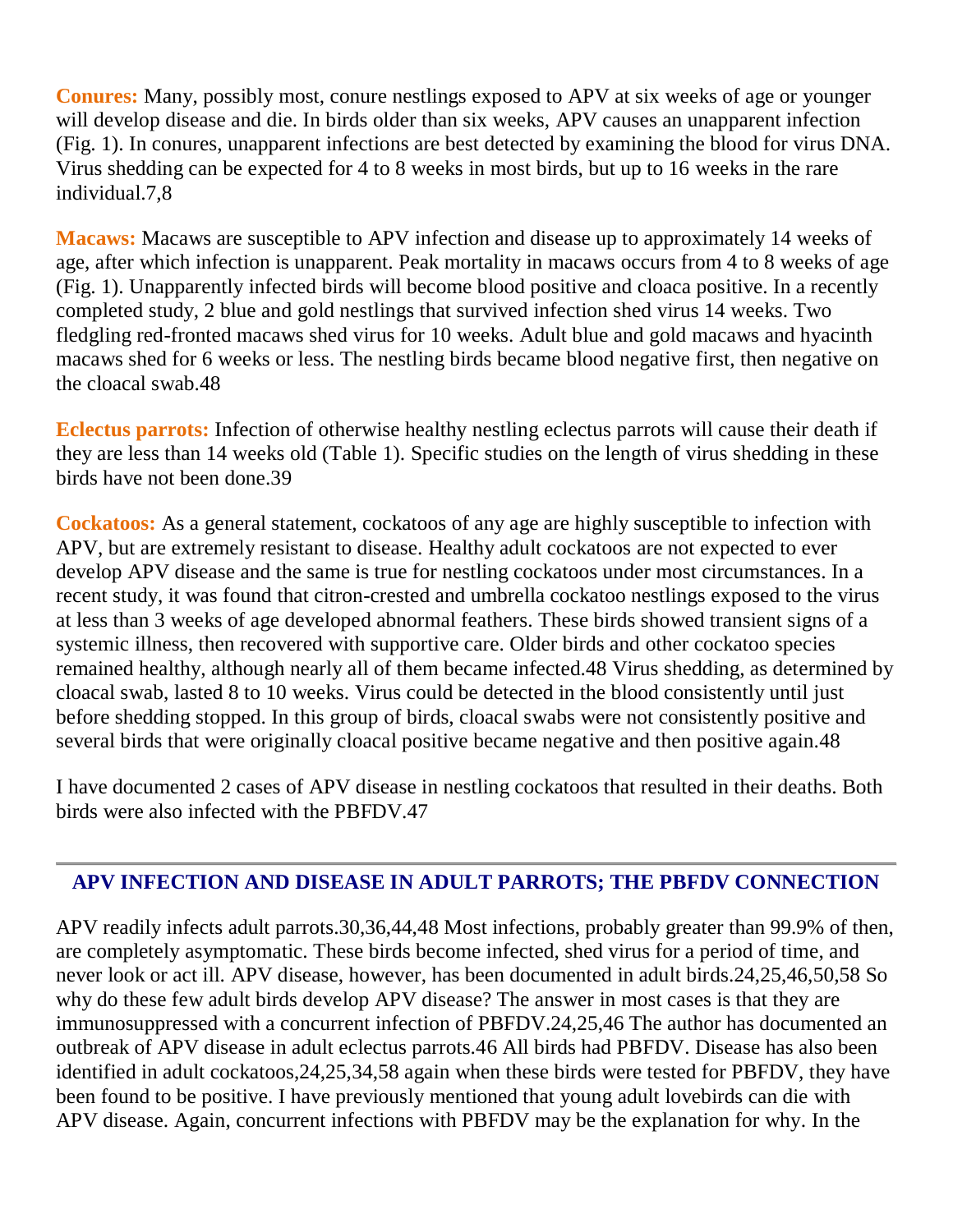authors experience, on every occasion that APV outbreaks have occurred in lovebirds, PBFDV could also be found in the aviary.

PBFDV-infected birds are a common source for APV in an aviary.44 PBFDV-infected birds, like AIDS patients have a poorly functioning immune system. Therefore, if they become infected with APV they cannot clear the virus. Some of these birds will develop full blown APV disease and die. Most will become persistently infected. These persistently infected birds will then shed virus continuously from their skin and in their feather dust. This constant virus shedding contaminates the environment and makes it likely that it will be tracked into the nursery.

## **ARE CAIQUES MORE SUSCEPTIBLE TO APV INFECTION EVEN AS ADULTS, THAN OTHER PARROTS?**

One of the first reports of APV disease in adult birds documented an outbreak where an eclectus, a painted conure, and 3 white-bellied caiques died.50 These birds clearly had APV-disease. They were not, however, tested for the PBFDV. So we do not know if this means that they were normal birds that have a predilection for APV disease, or were birds infected with PBFDV and were immunosuppressed. Since that time, the author has heard of a number of deaths in adult caiques. However, none of these birds were tested for PBFDV. Thus, the answer to this question remains elusive and requires further investigation. Because PBFDV may not cause histologic evidence of disease, the author feels that it is essential that when APV disease occurs in adult birds or in species where it is not normally a problem, that they be tested by DNA probes for the PBFDV.

## **TESTING**

Currently there are 3 types of tests available for detecting APV infection in birds; serology, examination of blood for virus DNA, and examination of cloacal swabs for virus DNA.

#### **Serology**

Serology is the examination of the liquid portion of blood (plasma or serum) for antibodies that are made specifically against a virus, bacteria, or fungus. If a bird is infected with APV and survives, it will develop antibody to the virus.38,44,62 Antibody can be detected in the budgerigar by 9 days after infection, in most other birds antibody is not present in the blood until 2 to 3 weeks after infection.37 Antibody concentrations rise very quickly and by 4 to 6 weeks after infection reach maximal concentrations.48 Antibody to APV can be detected in the blood for months to many years after infection depending on the species.38,44 Budgerigars maintain an antibody titer for life.38 Cockatiels probably only maintain antibody titers for about 6 months.44 However, for most parrot species, antibody can be detected for at least 2 to 3 years following infection.44

So what does APV serology tell us? In the budgerigar, it tells us that the bird was infected with APV. If the bird is a young adult it is probably still shedding virus. If the bird is an older experienced breeder it is not shedding virus and most likely will not. A positive antibody titer in a cockatiel means that the cockatiel has been infected within the last 6 months and this bird may be shedding virus. In other parrots, it tells us very little. If the bird has antibody, then we know that it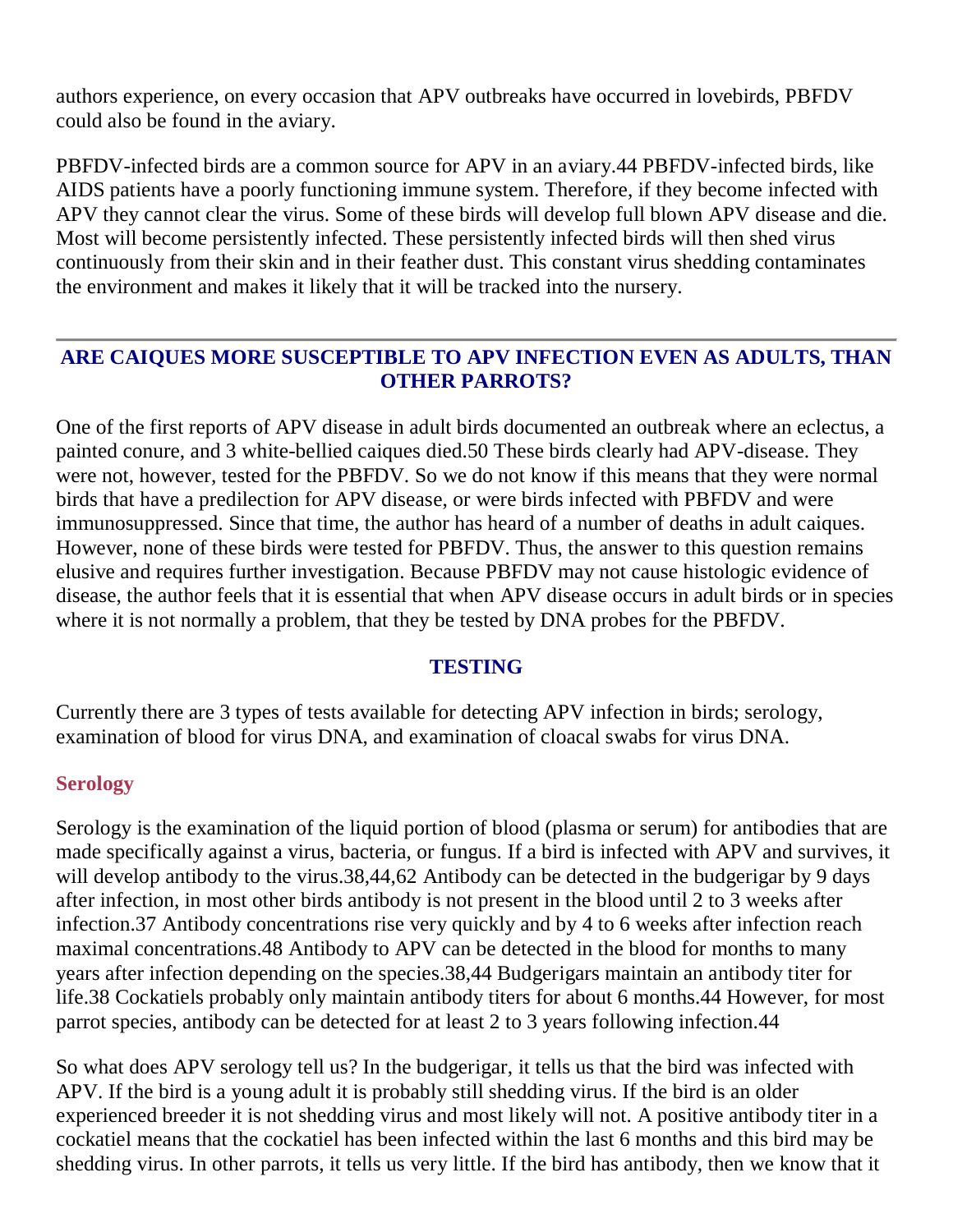has been infected with virus, but we do not know whether the bird is shedding virus. If the bird was infected recently, then it probably is shedding virus. If the bird was infected over 16 weeks ago, then it is probably not shedding virus, unless it is also infected with PBFDV. Therefore, with the exception of the budgerigar, serology is generally not very helpful in detecting virus shedding birds. Unfortunately, this test has been inappropriately used in the past. The author is aware of people who have killed or given away their seropositive birds without understanding that they were not necessarily shedding virus.

The author is also concerned that not all serologic assays are the same. The test used by most investigators is a virus neutralization assay. This test measures both IgG and IgM and appears to be very accurate.14,30,38,48 A complement fixation assay has also been made available for testing parrot serum (Texas Veterinary Medical Diagnositic Laboratory, College Station, TX). In a comparison between the virus neutralization assay and the complement fixation assay, the complement fixation assay was only in agreement with the virus neutralization assay 60% of the time.41 At this writing the author strongly discourages veterinarians from using this complement fixation assay for APV serology.

## **PCR assay of cloacal swabs and blood.**

The polymerase chain reaction, or PCR, is an assay that has become an incredibly important tool for the diagnosis and control of infectious diseases. This assay takes a low concentration of the APV DNA and amplifies it to a concentration that can be detected. Therefore, as few a 10 copies of the virus can be detected if the test is properly preformed.35 The sensitivity of this test is one of its greatest strengths as well as one of its greatest weaknesses. The potential problem with this assay is that even the smallest contamination of the sample, either at the collection site or in the laboratory will result in a negative sample becoming positive. Therefore, if one is testing multiple birds, it becomes very easy to get the sample from a negative bird contaminated with the feather dust or dried feces from a positive bird.48

#### **Which PCR assay is better?**

The original discovery that APV could be detected in the live bird was made by Dr. Frank Niagro at the University of Georgia.30 He and his collaborators found that APV could be detected in cloacal swabs of unapparently infected birds. This technology was licensed to the Research Associate Laboratories (Drs. Dahlhausen and Radabaugh) and has been offered by them for 5 years. During this time, these scientists have modified and improved this assay and have discovered that APV DNA can also be detected in the blood of birds recently infected with APV.6,7 The blood-based PCR assay has been heavily criticized by Dr. Ritchie and he has also questioned its scientific validity. His criticism is unfounded.

Both the blood and cloaca PCR -assays will pick up most birds shedding virus. So which one will you choose to screen birds? In a recently completed study, Drs. Dahlhausen and Radabaugh and myself compared cloacal virus PCR, blood PCR and serology.48 Of all the birds (>50) that were examined with multiple tests, both tests picked up all but 1 of the birds that seroconverted. Not all birds were positive on both tests each time. In cocaktoos and conures, it was found that birds stayed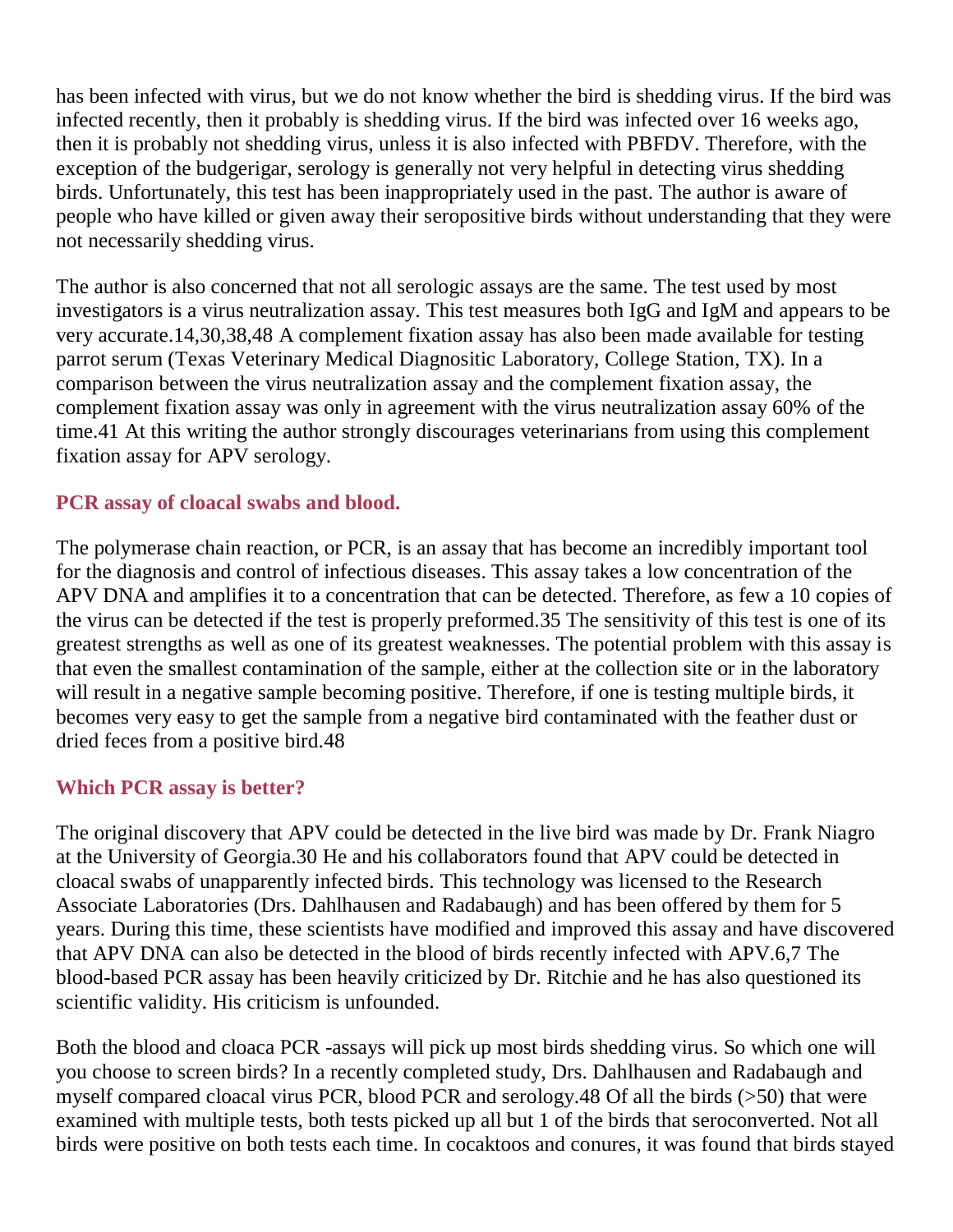consistently positive with the blood PCR, while a several were intermittently positive on the cloacal swab. As virus was cleared from the bird, the blood test became negative first and the cloacal swab became negative 2 to 4 weeks later. Therefore, for these species, I recommend that the blood PCR be used as a screening tool. If it is positive, the bird should be retested in 2 to 3 months, if negative, the bird should be quarantined for 4 additional weeks and then will be considered free of virus shedding. In macaws, we found that in most situations both tests were positive. Virus shedding and viremia stopped almost simultaneously. In the future, Research Associates may offer a PCR assay that screens both blood and cloacal samples from the same bird in the same reaction. This should be the most sensitive assay of all.8

It has been said that blood PCR testing of live birds following vaccination or swabs of tissue in recently vaccinated birds that die, will detect fragments of DNA from the vaccine. This assertion is totally invalid. Recent work by Drs. Dahlhausen and Radabaugh has shown that viral DNA is never present in the blood of nestlings vaccinated for APV. The veterinarian must therefore conclude that if a bird is blood PCR positive, vaccinated or not, that it is infected with APV and is most likely shedding virus.

## **THE APV VACCINE; POSSIBLY A TOOL, NOT A PANACEA**

In the past two years a vaccine developed by Dr. Ritchie and co-workers at the University of Georgia and the Biommune company has been on the market. The developers of this vaccine are advocating its use in essentially all parrots, and suggest that if adequate numbers of birds are vaccinated that we can essentially eliminate APV as a problem.1 This is a noble, but flawed, concept and has caused many a bird with no risk of APV disease to be vaccinated and given false hope to aviculturalists that they can protect their nestlings by the use of this vaccine alone.

In somewhat reverse order, consider the following 2 points. First, if the vaccine is effective, which birds can it be expected to protect from infection and disease.? Secondly, do we have significant and substantial data to suggest that the vaccine does work?

## **APV immunization to protect from disease**

**Adults.** If our goal is to prevent APV disease by immunization, then it is essential to understand basic APV biology. As has been discussed, healthy adult parrots rarely if ever develop disease. Thus, vaccinating adult birds to protect them from APV disease is unnecessary.

**Nestlings.** It is the nestling that when infected with APV will die. Recall, however, that only certain nestling of certain species are susceptible to disease. To protect these nestling, according to the vaccination manufacturer, nestlings should be vaccinated at 5 weeks or older and then again 2 to 3 weeks later.1 They are said to be protected 4 weeks after the first immunization. Thus the vaccine has the potential to protect susceptible chicks from infection and disease in the window of 9 to 14 weeks. A review of Figure 1 demonstrates that we cannot immunized conures at an early enough age to protect them. The same is also true for most macaw and eclectus chicks. Therefore, APV immunization cannot protect most nestlings from infection and death if they are exposed to the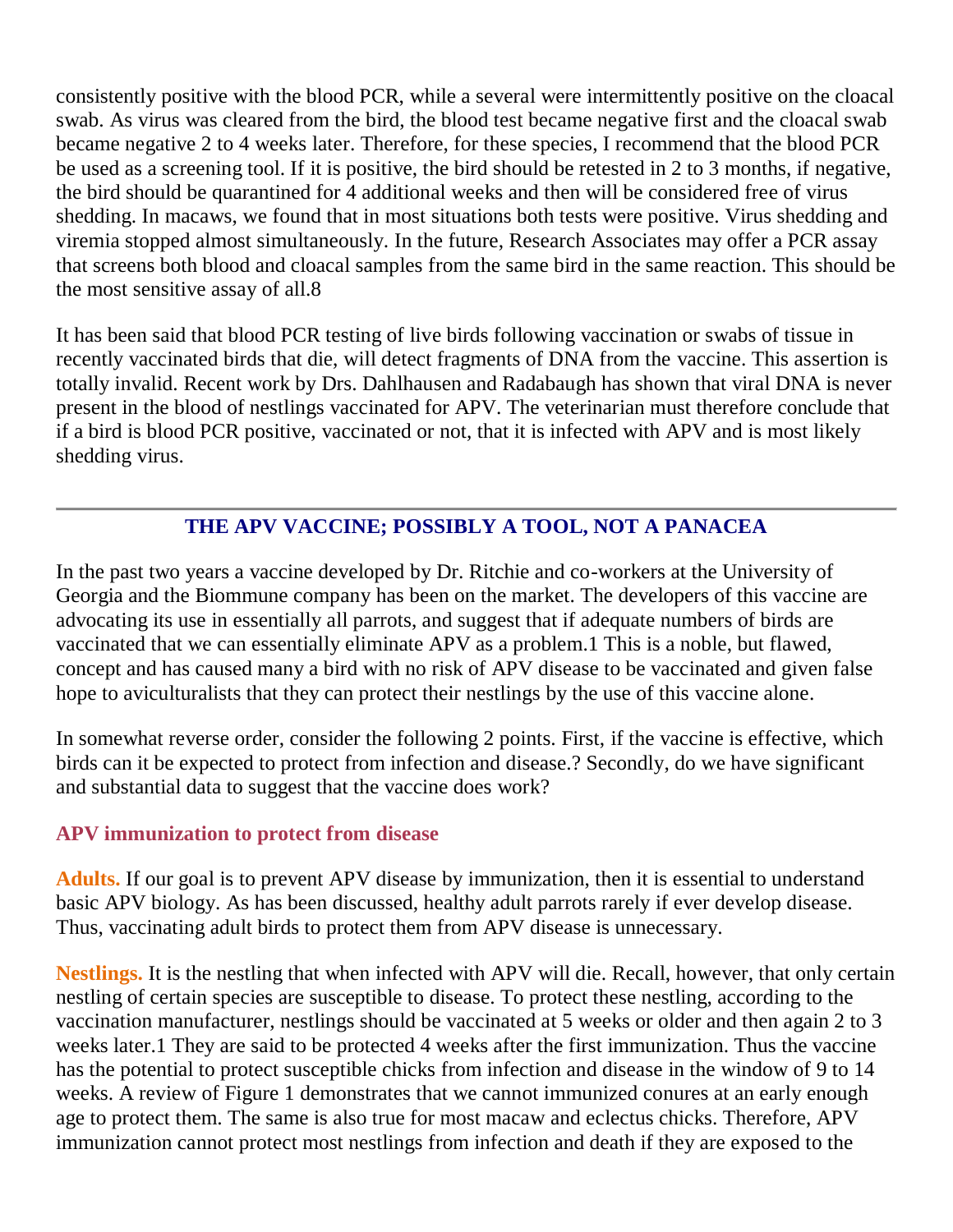virus before the age of 9 weeks. For macaws and eclectus parrots raised in a virus-free environment then moved to a high risk environment at 9 weeks of age, immunization may provide them with protection against infection.

The question then arises, can we immunize adult birds so that they will pass on antibody through the egg yolk and protect their young from infection? This is a valid and important question that does not have a complete answer. In the budgerigar, antibody positive parents still have young that develop disease. It has been shown, in this species of parrot, that antibody is transferred to the egg but does not reach the chicks circulation.40 We do not know if other parrots transfer antibody to their chicks through the egg. If they do, several points need to be considered. First, antibody concentrations in adult blood have to be high enough to result in a significant concentrations of antibody being incorporate into the yolk. Therefore, adult birds would have to be immunized close to the onset of breeding season every year. Any disruption of breeding birds at this time can be expected to have some negative consequences. A second point that needs to be considered is that we do not know if antibody alone will protect from infection. However, if we assume that it does and antibody is transferred to the chick through the egg, then passive transfer may conceivably protect chicks for approximately 5 weeks after hatch.

## **Immunization to protect from infection.**

In adult birds and many nestlings, APV infection is asymptomatic. Yet these asymptomatically infected birds shed virus and can cause the virus to spread into the aviary and the nursery. Therefore, birds that are taken off your property, exposed to other birds, and then returned to the property, may benefit from the APV vaccine. To properly protect them, they must be vaccinated twice, beginning at least 4 weeks before exposure to other birds. Bird marts, bird shows, and bird club meetings are all potential venues for APV transmission to occur. Remember, a bird shedding polyomavirus may look completely healthy.

# **Immunization of currently infected or previously infected birds.**

Early in our understanding of APV, it was suggested that birds that were shedding virus were incapable of mounting an appropriate immune response.30 It was then suggested that immunization would cause these birds to stop shedding virus. Today we know differently. All the evidence shows that once infected with APV, birds rapidly produce high concentrations of antibody.48 Thus, immunizing a bird already infected with APV will do nothing. Based on everything that we know about virus infections other animals, natural infection with a virus results in permanent immunity. Therefore, it is pointless to vaccinate a previously infected bird as it is already protected. The one exception to this rule is the possibility of vaccinating hens to increase their antibody titers so that their eggs will contain higher antibody concentrations.

## **Will the APV vaccine protect against infection and disease?**

This is an extremely important question that has yet to be answered adequately to my satisfaction. What do we know? We know that several experimental vaccines were successful in inducing a strong antibody response in previously infected birds.51,53,54 However, in birds that did not have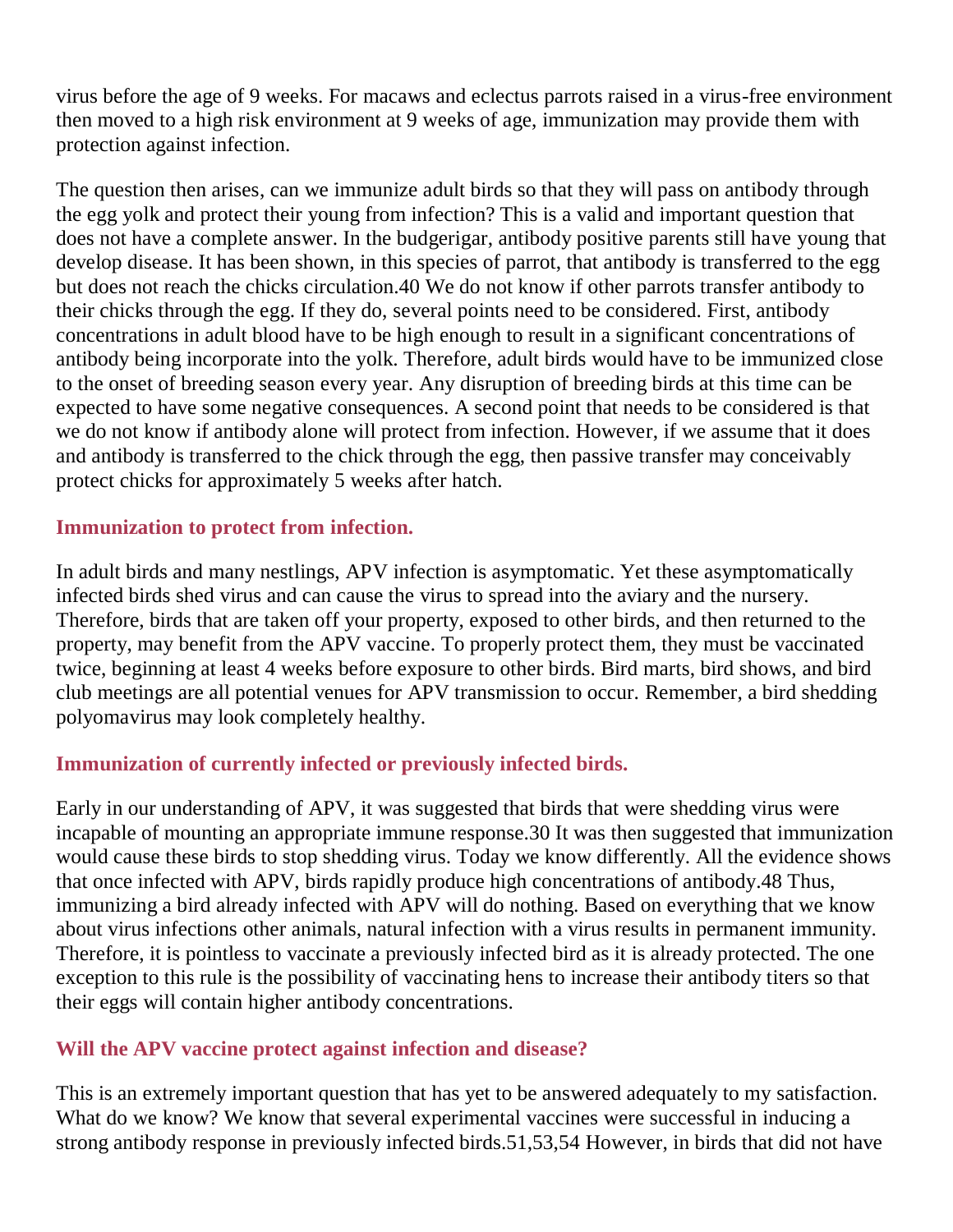evidence of a previous infection, the antibody response to vaccination was minimal.53 In another trial, an experimental vaccine was shown to induce a relatively strong antibody response in antibody negative birds.55 It should also be pointed out, however, that all these birds were in collections were APV had been active previously. As has been discussed, the absence of antibody does not rule out the possibility of previous infection. Thus many of these birds could have been previously infected. The response to the vaccine may have been an anamnestic response and not a primary response. The ability of the current commercial vaccine to induce an antibody response in naive birds has not been made public.

If we grant that the vaccine can induce an adequate antibody response in the naive bird, and again the data is not conclusive that it does, can the vaccine truly protect against infection? In the first study done to evaluate a vaccine, 4 blue and gold macaws were immunized and 2 were used as controls.52 Two vaccinated birds and one of the controls were challenged with live virus orally and intracloacally. The remaining 3 birds were challenged with virus by intramuscular injection. After the initial challenge, none of the birds developed disease. At this point an intravenous injection of the virus was administered and still the birds did not develop disease. The unvaccinated chick challenged by the oral and cloacal route had virus in its cloacal for 2 days. The vaccinated chicks challenged the same way did not. The one unvaccinated chick given virus by an intramuscular injection had viral DNA in its cloaca on day 2 and 3 after infection, the vaccinated chicks were cloaca negative. The vaccinated chicks developed a low antibody titer, the unvaccinated chicks developed moderate antibody titers. Based on this extremely limited trial it was concluded that the vaccine protected against infection. Subsequent vaccination and infection trails have also been reported to have been done, but the data has not been provided for scrutiny by the scientific community.54 In these trails, similar results are said to have been found, but again, the challenged birds did not die.

So where do we stand? The data we have is sketchy at best. An initial trial with too many treatment groups and too few birds, none of which died, has provided questionable results. Other trials have been eluded to, but not made public. Finally, none of the control birds that have been challenged in the APV trails have died. Therefore, we really do not know what this vaccination can do. Until we have better data, I feel that veterinarians need to carefully weigh the cost;benefit ratio with the actual risk of infection and disease on a case by case basis before recommending this vaccine. If the clients birds are at high risk for infection, then use it. In other situations you may choose not to use it at all.

#### **DISEASE PREVENTION**

#### **The Nonbudgerigar Aviary**

Each aviary will be unique in its composition of birds and management. But disease prevention will always depend on a balance of testing, the use of quarantine, and common sense management techniques.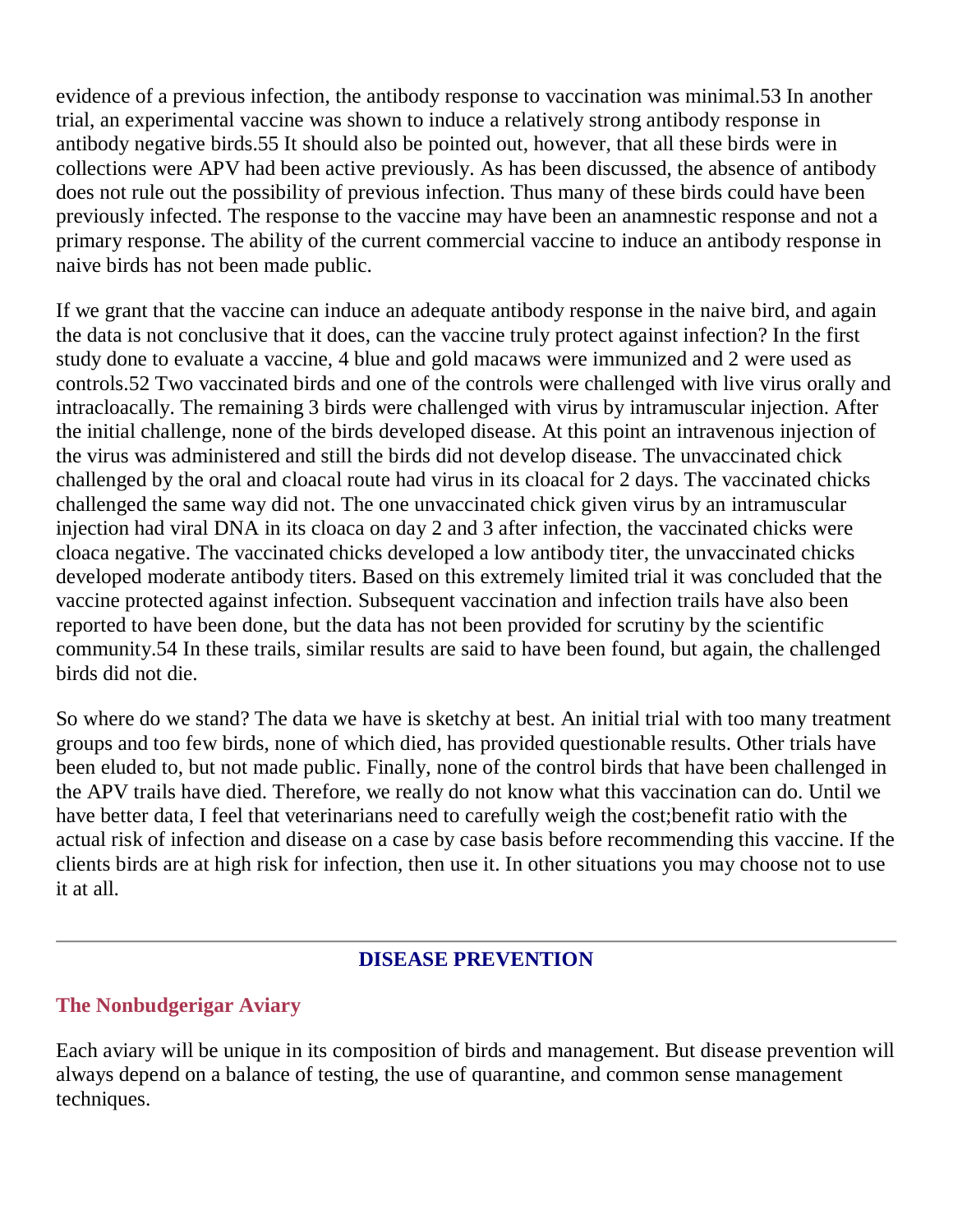1. In aviaries where the larger parrot species are being raised. The aviculturalist should be encouraged not to keep and breed budgerigars, lovebirds, and cockatiels. If these species are to be kept, each of these birds should be tested for APV infection. Budgerigars can be tested by serology, lovebirds and cockatiels by blood PCR.

2. Aviculturalists should be strongly encouraged to only raise their own babies and not bring babies from other sources onto their property.

3. Ideally, birds should not be moved off the aviary, exposed to other birds, and returned to the aviary. If this is going to be done, then the returning birds must be quarantined and tested.

4. If birds are going to be moved out of and then back onto the aviary. They must be 9 weeks old or older and vaccinated twice at 4 weeks and 2 weeks before they leave the aviary.

5. Traffic control in the aviary should be such that APV has a limited chance of movement from adult birds to nestlings.

6. All new birds entering the aviary must be quarantined and tested for APV by PCR before they are put in with the breeding birds. Appropriate species should also be tested for PBFDV.

Should all adult birds on the aviary be immunized? This is an important and difficult question. In the author's experience, if APV has previously been present in the aviary, most adult birds (60- 90%) will have been previously infected and are naturally immune.38,44,48 Immunization of these birds would be of little benefit. If APV has not been present in the aviary, then an immunization program might be of benefit if the aviary is at high risk for exposure.

Should all adult birds in the aviary be tested for APV infection? In an ideal situation where money was not a factor, the answer would be yes. In addition, appropriate species should also be tested for PBFDV. PBFDV infected birds will shed both PBFDV and APV continually.41 Thus, testing for PBFDV in the appropriate species will eliminate both the threat of PBFDV and reduce the threat of APV. In general, virus shedding in birds other than budgerigars and cockatiels lasts less than 12 weeks. Unfortunately, some very rare individuals may shed virus for longer periods of time.6,44 This author has identified a pair of nanday conures and 2 Bourke parakeets that were found shedding virus on three cloacal samples 6 months apart.44 If long-term virus shedding is an actual phenomenon, even in an extremely small percentage of infected birds, testing of all birds or careful nursery management will be essential in preventing nestling exposure.

Another management tool that may prevent APV disease in the nursery would be to pull all eggs from the adults and incubator hatch them. As has been discussed before, this author feels that egg transmission is either rare or nonexistent.

# **Preventing APV Infection and Disease in Budgerigar Aviaries**

1. Make sure that APV is not already present. Select a representative number of birds in the collection and have them tested by serology for evidence of infection.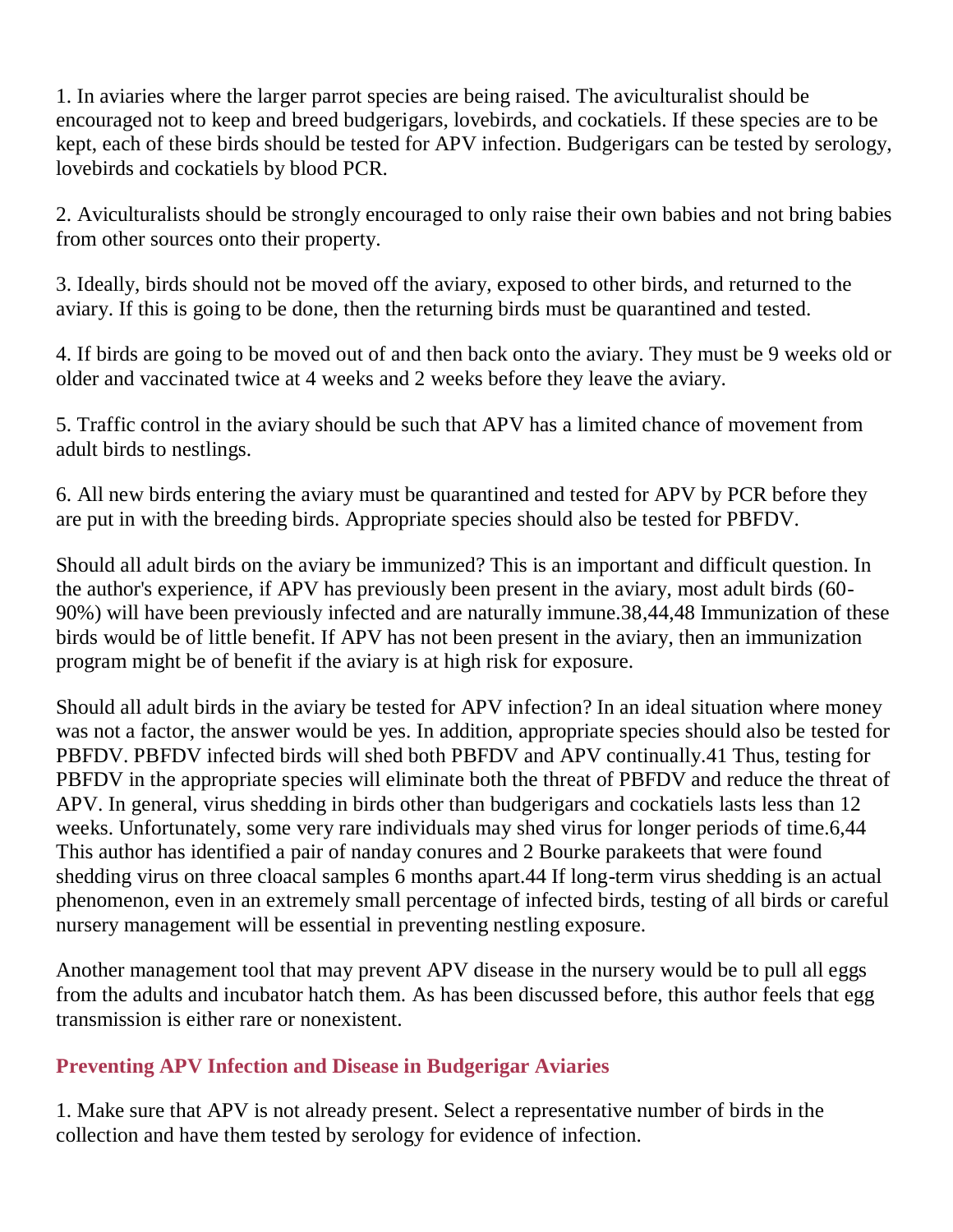2. All budgerigars entering the aviary should be seronegative.

3. Carefully restrict all movement of birds on and off the property.

a. If the aviary is a commercial aviary, dealers, feed sales persons, delivery trucks, and other bird breeders should be banned from the aviary entirely. Young birds taken to the bird dealer and rejected should not be returned to the aviary.

b. If the aviary is primarily breeding show budgerigars, then all birds going to the show should be quarantined until the end of the show season and tested by serology before they are returned to the breeding colony.

c. A modified-live vaccine may be available sometime in the future for budgerigars. This vaccine may prove useful for show budgerigars. Show birds would need to be immunized at least a month before the show season was to begin. Until the value of this vaccine is proved, these birds should be tested by cloacal swab or blood PCR before being returned to the collection.

d. The potential use of a modified live vaccine in a commercial flock has been suggested, but its actual value will need to be proved. Immunizing thousands of birds will be labor intensive and potentially very expensive. Again, it will only benefit aviaries that are initially free of the disease and not infected birds.

# **Preventing APV Disease in the Pet Store**

The pet store is one of the most common places where APV outbreaks occur. Most pet stores get their birds from multiple sources, they sell budgerigars, lovebirds, and cockatiels, the 3 species that are most likely to be shedding virus, and many stores will acquire susceptible species when they are still nestlings. To avoid disease, pet stores can use several strategies.

1. The easiest and best method for preventing APV disease in the pet store is to buy only weaned nestlings. These birds will be old enough that if infected with APV they will not develop disease.

2. If unweaned nestlings are to be purchased, they should be raised outside of the store until weaned.

3. If nestlings must be in the store, they should be separated from all other birds, and a person designated to take care of them and no other birds. The public should not be allowed to handle these birds.

4. Vaccination may be helpful in macaws and eclectus parrots immunized at 5 and 7 weeks old, if they are not brought into the store before they are 9 weeks old.

# **CONTROL OF APV OUTBREAKS**

**Control in the Nonbudgerigar Aviary.**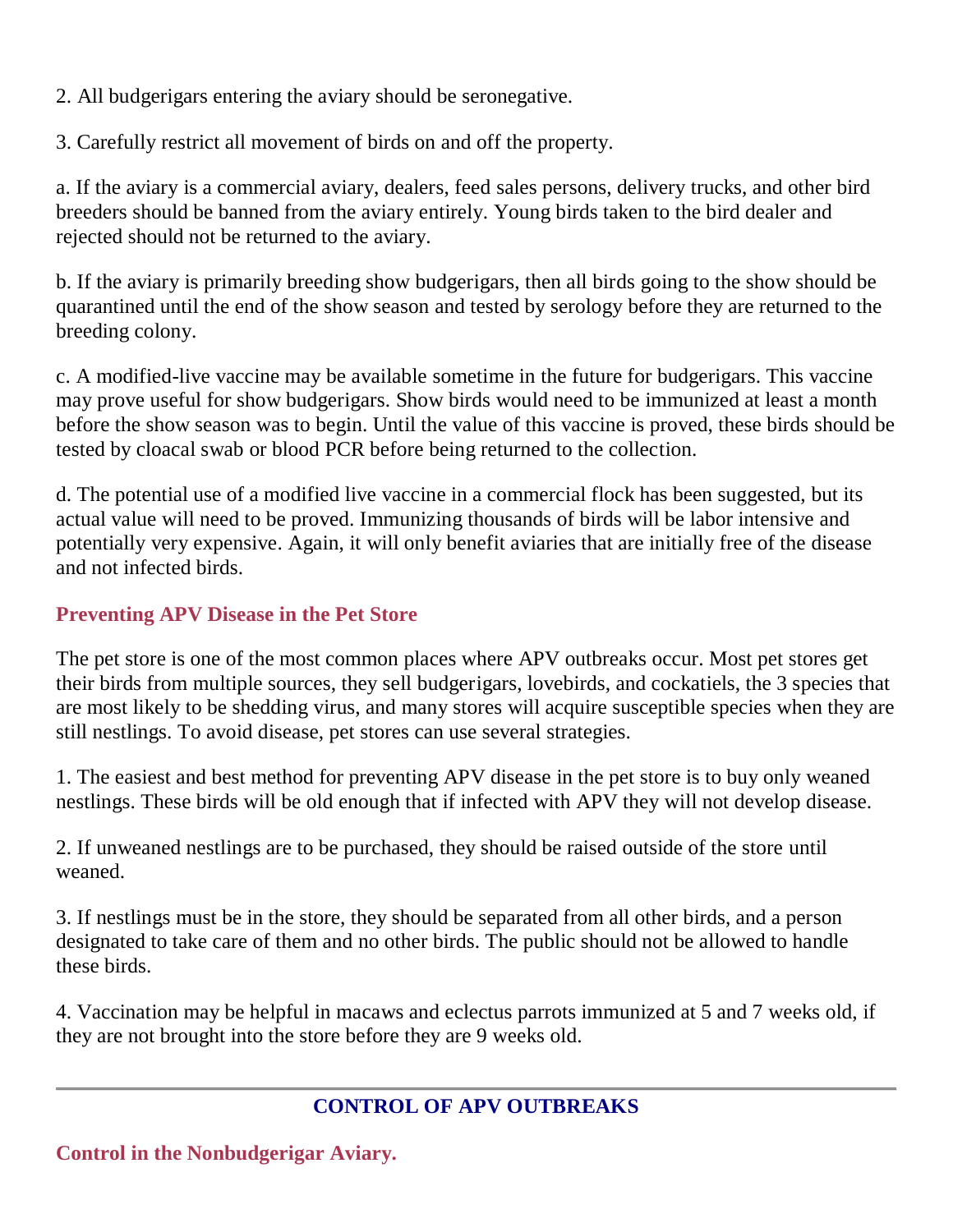In most cases, once APV is introduced to a nursery it spreads rapidly, so that by the time the first case is recognized most of the nestlings are already infected. This concept is important for 2 reasons. First, vaccination at this point will do no good. Second, testing during the outbreak will only prove that the virus is widely disseminated. To save money, in most cases, the aviculturalist should be encouraged to reserve testing to determine when shedding is stopped and the chicks can be sold.

Little can be done to keep exposed chicks from disease. However, efforts should be made to improve hygiene, spread out birds, use individual syringes for hand-feeding individual chicks. The most important element to control of APV outbreaks is to stop bringing babies into the nursery. Chicks can be left in the nest to be raised by the parents or pulled and sent to another facility to be raised. It remains unclear why, but parent-raised chicks (excepting lovebirds and budgerigars) are not reported to develop APV disease. Surviving chicks will shed virus for 8 to 14 weeks, rarely as long as 16 weeks. All chicks should be found negative by blood PCR and then held for an additional 2 weeks before being sold.

After the outbreak has stopped, a close inspection of the aviary must be done. Possible sources of the virus need to be identified and tested or eliminated from the aviary. Extensive cleaning and disinfection of the nursery will also have to be done. In aviaries where the underlying source of disease has been eliminated, subsequent breeding seasons can be free of the disease.

# **Control of APV in Budgerigar Aviaries.**

The cycle of infection and disease in the budgerigar aviary is maintained by virus shedding of young adult birds and nestlings.35 The shed virus contaminates the environment and young birds are probably infected as soon as they hatch. To break the cycle, breeding should be stopped, the young birds removed from the aviary, and the experienced adult birds moved to a clean environment. After several months, if the facility is adequately disinfected, the established breeders can be put to work again.42

It is important to note that disinfecting a small barn, shed, or other wooden structure and wooden nest boxes is difficult at best. The use of formaldehyde gas may be necessary. This type of disinfection must only be done by someone with extensive experience with this highly toxic agent.

# **APV INFECTION AND DISEASE IN NONPSITTACINE BIRDS**

There is no doubt that one or more avian polyomaviruses can infect nonpsittacine birds. Several species of passerines have been documented to have classical APV disease.11,12,13,19,21,27,63 In the authors experience, flocks of Gouldian finches are perhaps at greatest risk. Again in the author's experience, mortality is limited to nestling and young adult finches during one breeding season, but is not seen again in the following year. Surviving birds have moderate levels of antibody that will neutralize a lovebird derived APV. APV DNA was detected in the tissues of one finch with PCR primers derived from the psittacine APV sequence, suggesting that this bird was infected with a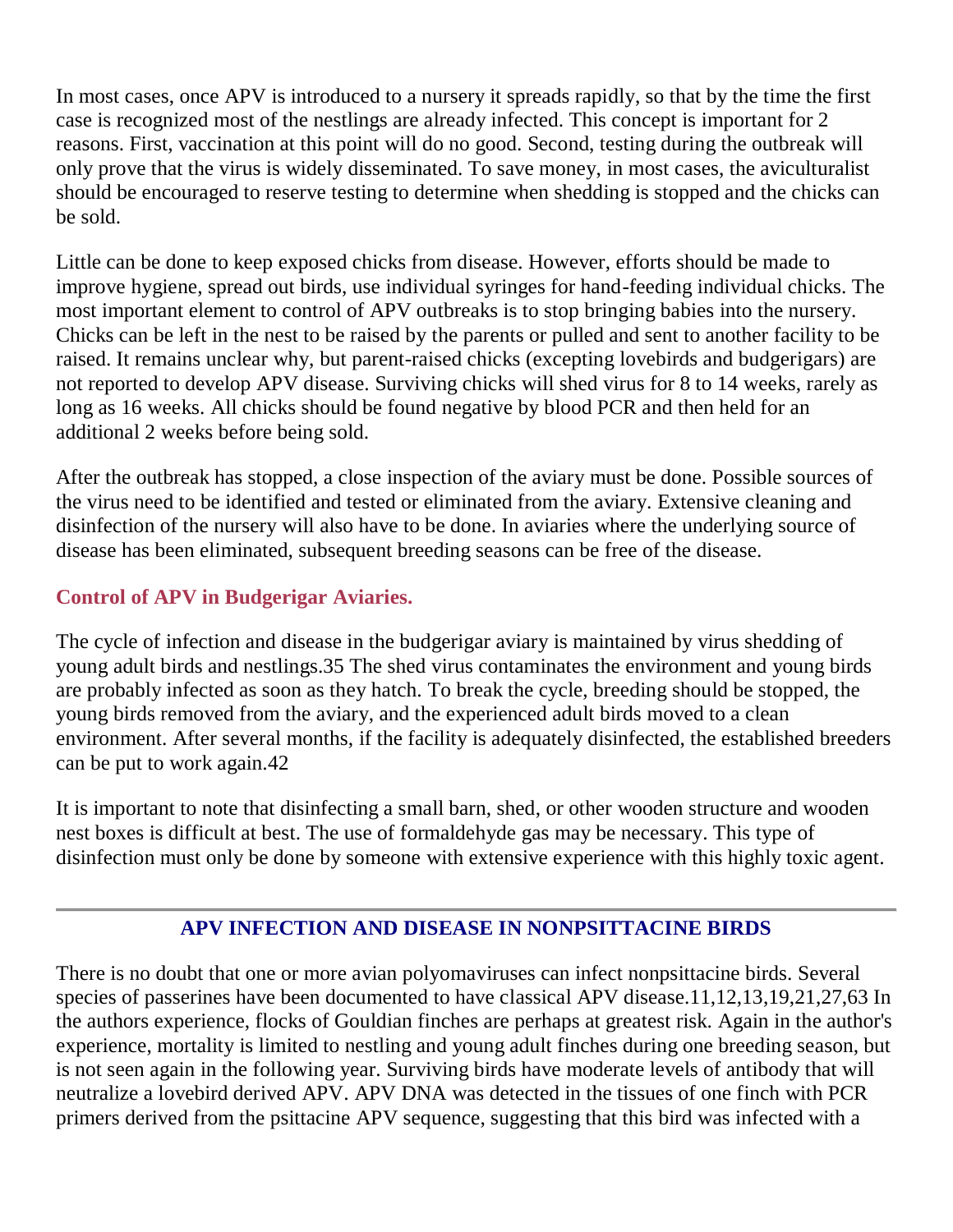psittacine variant. However, other studies suggest that another significantly different virus may also infect passerines.

Recently, a green aracaris has been documented with APV disease. Sequence analysis of this virus suggests that it was a psittacine APV that for some unknown reason crossed over into an aberrant host. As the bird's mate never developed evidence of infection, it was postulated that the infected bird may have been immunosuppressed.23

It is extremely disturbing, that APV has recently been documented in chicken in Europe60 and the United States.16 How this virus has reached these populations is not known. This author, however, was provided with sections of a house sparrow (Passer domesticus) from Maryland.41 This bird had characteristic lesions of APV disease, raising the possibility of APV infection in wild birds.

## **CONCLUSIONS**

The avian polyomavirus is a single virus with a broad host range. Its ability to infect and cause disease in birds is dependent on the age of the bird, the species of the bird, the immune status of the bird, and other poorly understood factors. It is first necessary to understand the complex biology of this virus before the practitioner or the aviculturalist can begin to choose the appropriate strategies to control it. Sadly, many unsubstantiated claims have been made about this virus, APV testing, and the value of the APV vaccine. These claims have cost time and money to disprove and worst of all have created confusion in the aviculture and veterinary communities. It is hoped that this article will result in an open and frank discourse about what we know and do not know about the control of APV. None of us know all there is to know about APV and new findings will undoubtably modify our understanding of it. It is therefore essential that all views in the discussion of this virus and disease be heard and that all possibilities be considered.

#### **APV serology (virus neutralization assay)**

c/o Dr. David Phalen Department of Large Animal Medicine and Surgery Texas A&M University College Station, TX 77843-4475

This assay is run once a week and takes 4 days till completion.

Serum or plasma separated from the blood is necessary for this assay.

There is a \$5.00 per sample for this assay.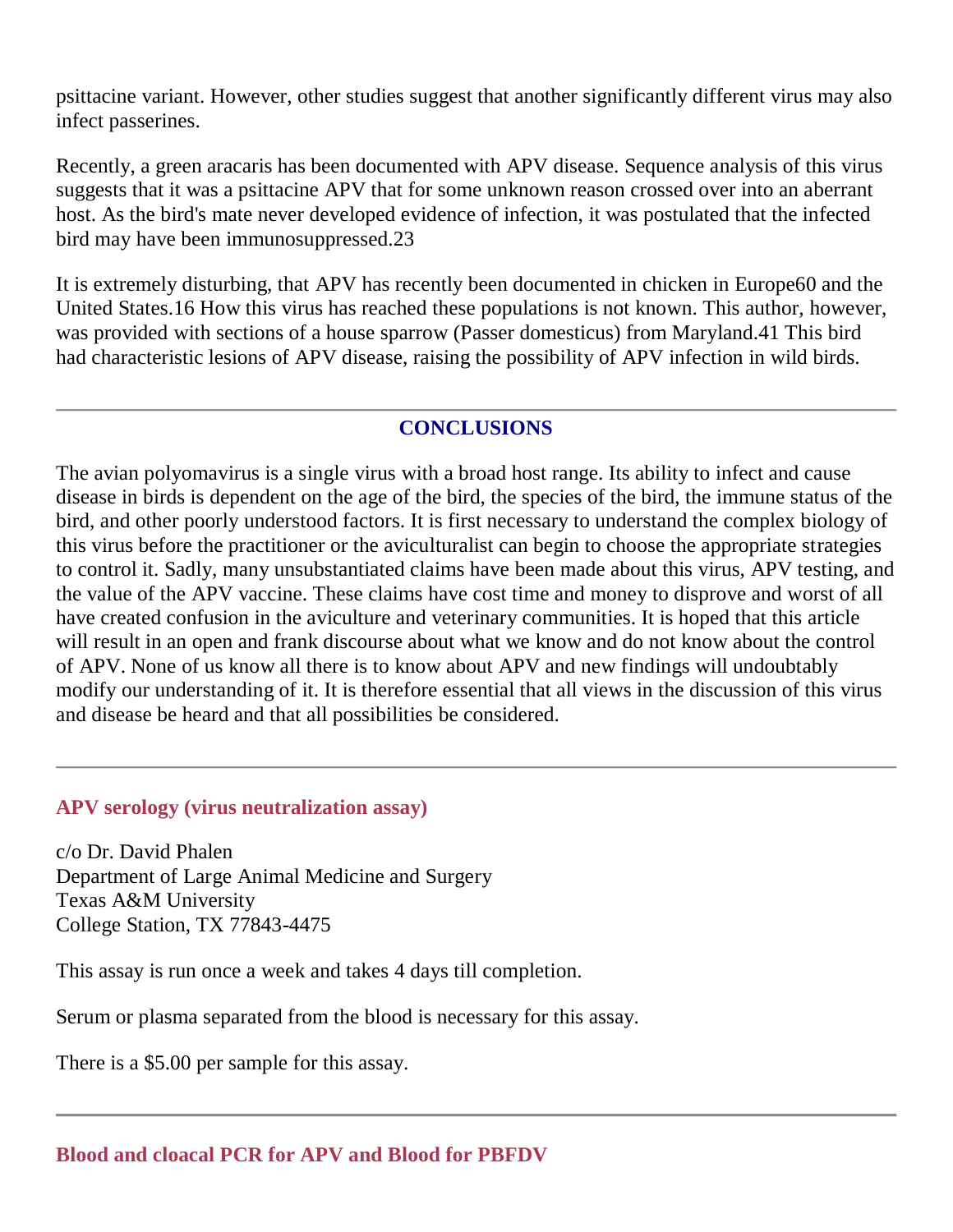Table 1. Relative Species Susceptibility to APV Disease: Psittacine Birds

#### Highly Susceptible

| <b>Macaws</b>      | Conures   | <b>Eclectus Parrots</b>  |
|--------------------|-----------|--------------------------|
| <b>Budgerigars</b> | Lovebirds | Ring-necked<br>parakeets |
| Caiques            |           |                          |

#### Infrequently Reported with Disease

| Cockatiels         | Lories | Amazon parrots |
|--------------------|--------|----------------|
| Hawk-headed parrot |        |                |

Disease is Rarely or Never Seen

| Cockatoos | Quaker parrots | African Grey Parrots |
|-----------|----------------|----------------------|
|-----------|----------------|----------------------|

# Distribution of APV Cases

By Species & age in weeks

Table 2. Risk Factors Associated With APV Outbreaks

- 1. Exposure at bird shows, sales, and fairs.
- 2. Movement of birds in and out of the aviary.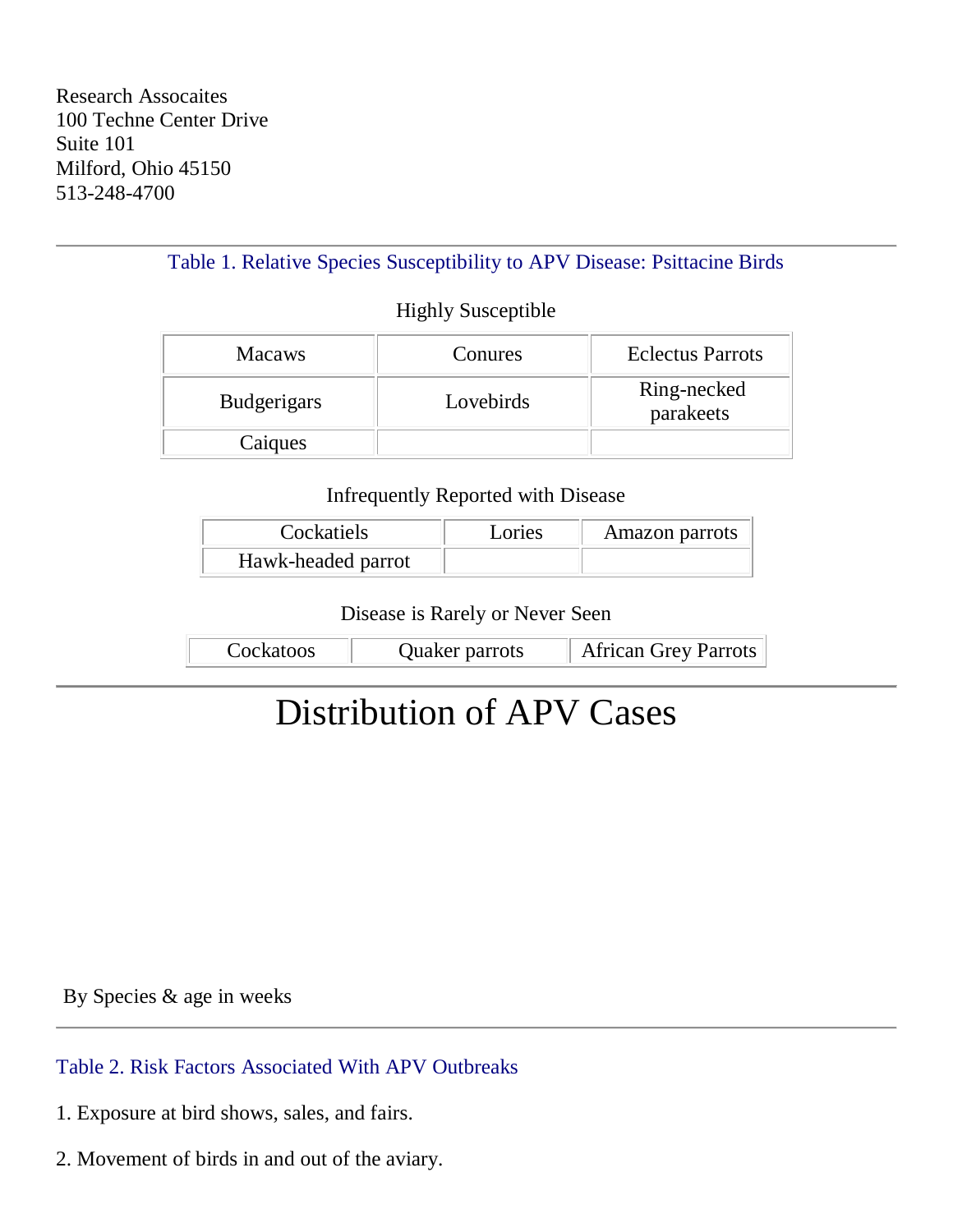3. Mixed collections of birds. Especially those containing lovebirds, budgerigars, and cockatiels.

4. Psittacine Beak and Feather Virus infected birds on the premises.

5. Chicks from various sources being raised in the same nursery.

6. Birds of susceptible ages in pet stores.

7. Failure to quarantine new birds or inappropriate quarantine procedures.

8. Failure to test new birds brought into the aviary.

#### **REFERENCES**

**1. Anonymous: Avian polyomavirus vaccine. Product information. Biomune Co. Lenexa, KS, 1997**

**2. Bernier G, Morin M, Marsolais G. A generalized inclusion body disease in the budgerigar (Melopsittacus undulatus) caused by a papovavirus-like agent. Avian Dis 1981;25:1083-1092.**

**3. Bernier G, Morin M, Marsolais G: Papovavirus induced feather abnormalities and skin lesions in the budgerigar: clinical and pathological findings. Can Vet J 25:307-310, 1984**

**4. Bozeman LH, Davis RB, Gaudry D, et al: Characterization of a papovavirus isolated from fledgling budgerigars. Avian Dis 25:972-980, 1981.**

**5. Clubb SL, Davis RB. Outbreak of a papova-like viral infection in a psittacine nursery - a retrospective view. Proc Ann Conf Assoc Avian Vet, 1984, pp 121-129.**

**6. Dahlhausen B, Radabaugh CS: Improved detection and management of avian Polyomavirus infection in psittacine birds. Proc Assoc Avian Vet, Tampa, 1996, pp 291-298.**

**7. Dahlhausen B, Radabaugh CS: Molecular based diagnostics: New insights into PBFD and avian polyomavirus. Proc Assoc Avian Vet, Reno, 1997, pp 199-207.**

**8. Dahlhausen B, Radabaugh CS: Personal communication. 1997.**

**9. Davis RB, Bozeman LH, Gaudry D, et al. A viral disease of fledgling budgerigars. Avian Dis 1981;25:179-183.**

**10. Davis RB: Budgerigar fledgling disease (BFD), Proc 32nd Western Poultry Dis Conf, Davis, 1983, pp 104.**

**11. Forshaw D, Wyle SL, Pass DA: Infection with a virus resembling papovavirus in Gouldian finches. Aust Vet J 65:26-28, 1988.**

**12. Garcia A, Latimer KS, Niagro FD et al: Avian polyomavirus infection in three black-bellied seedcrackers (Pyrenestes ostrinus) J Assoc of Avian Vet 7:79-82, 1993.**

**13. Garcia A, Latimer KS, Niagro FD, et al: Diagnosis of polyomavirus infection in seedcrackers (Pyrenestes sp.) and blue bills (Spermophaga haematina) using DNA in situ hybridization. Avian Path 23:525-537.**

**14. Gaskin JM: The serodiagnosis of psittacine viral infections. Proc Assoc Avian Vet, Houston, 1988, pp. 7-10.**

**Gaskin JM: Letter to editor. J Avian Med Surg 1996;10:101-108.**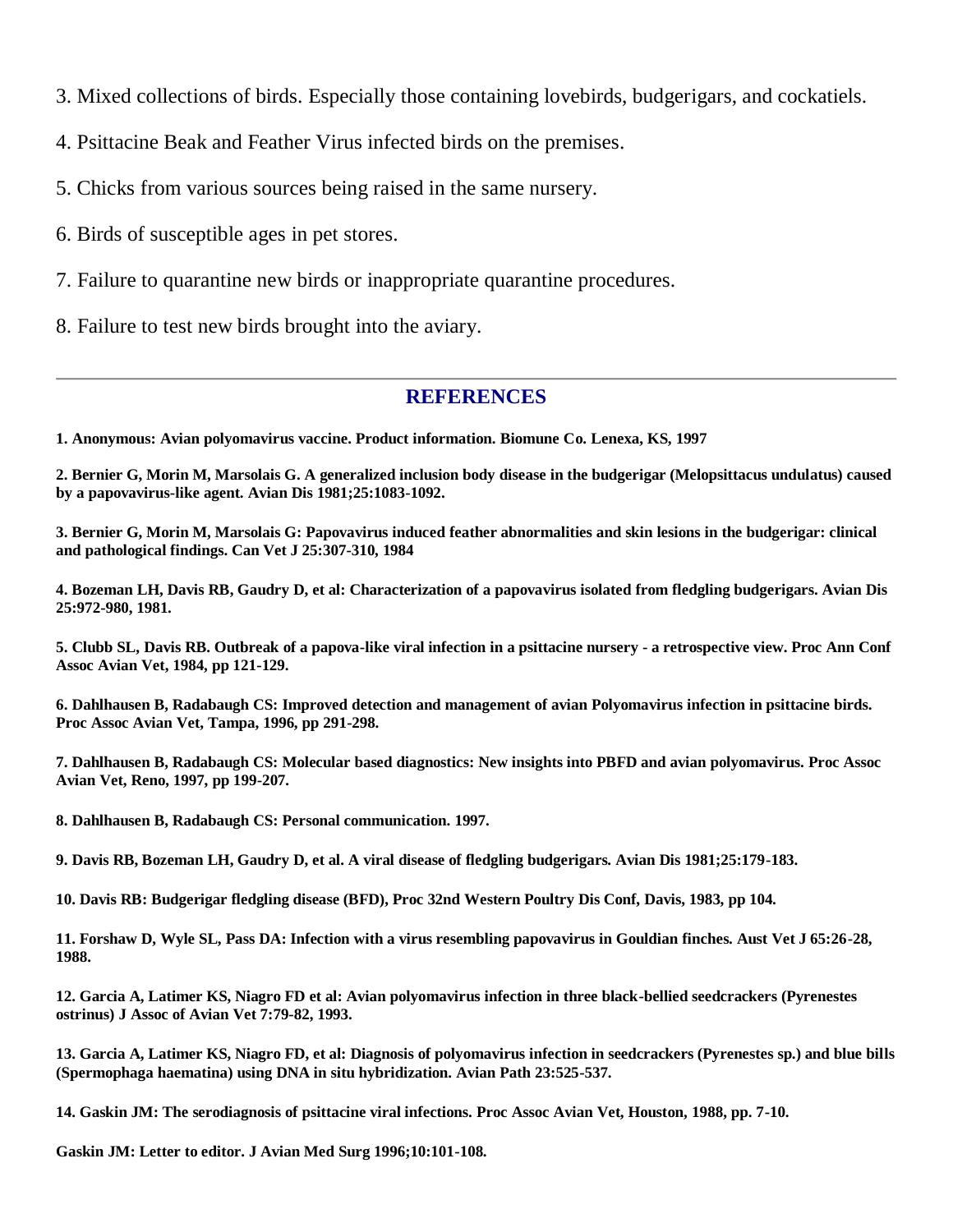**Goodwin MA, Latimer KS, Player EC, et al: Polyomavirus inclusion bodies in chicken caecal epithelium. Avian Path 1996;25:619-625.**

**17. Graham DL, Calnek BW. Papovavirus infection in hand-fed parrots: virus isolation and pathology. Avian Dis 1987;31:398-410.**

**18. Hirai K, Nonaka H, Fukushi H, et al. Isolation of a papovavirus-like agent from young budgerigars with feather abnormalities. Jpn J Vet Sci 1984;46:577-582.**

**19. Howerth EW, Harmon BG, Latimer KS, et al: Necropsy finding in 111 black-bellied seedcrackers (Pyrenstes ostrinus) from the Riverbanks Zoological Park, 1989-1994. Proc Joint Conf AAZV/WDA/AAWV, Ann Arbor, 1995, pp 212-215.**

**20. Jacobson ER, Hines SA, Quesenberry K, et al. Epiornitic of papova-like virus associated disease in a psittacine nursery. J Am Vet Med Assoc 1984;185:1337-1341.**

**21. Johnston KM, Riddell C: Intra nuclear inclusion bodies in finches. Can Vet J 27:432-434, 1986.**

**22. Krautwald M -E, Kaleta EF: Relationship(s) of French molt and early virus induced mortality in nestling budgerigars, Proc 8th Int Congress World Vet Poultry Assoc, Jerusalem, 1985, pp 115.**

**23. Lafferty S, Wilson VG, Fudge A, Schmidt R, Phalen DN: Avian polyomavirus infection and disease in a green aracaris. Manuscript in preparation.**

**24. Latimer KS, Niagro FD, Campagnoli RP, et al: Diagnosis of concurrent avian polyomavirus and psittacine beak and feather disease virus infections using DNA probes. J Assoc Avian Vet**

**25. Latimer KS, Niagro FD, Steffen WL, et al: Polyomavirus encephalopathy in a Ducorps' cockatoo (Cacatua ducorpsii) with psittacine beak and feather disease. J Vet Diagn Invest 1996;8:291-295.**

**26. Lehn H, Müller HL: Cloning and characterization of budgerigar fledgling disease virus, an avian polyomavirus. Virology 151:362-370, 1986.**

**27. Marshall R. Papova-like virus in a finch aviary. Proc Ann Conf Assoc Avian Vet, Seattle, 1989, pp 203-207.**

**28. Mathey WJ, Cho BR: Tremors of nestling budgerigars with BFD. Proc 33rd West Poult Dis Conf, Davis, 1984, pp 102.**

**29. Müller H, Nitschke R: A polyoma-like virus associated with an acute disease of fledgling budgerigars (Melopsittacus undulatus). Med Micro & Immun 175:1-13, 1986.**

**30. Niagro FD, Ritchie BW, Lukert PD, et al: Avian polyomavirus: discordance between neutralizing antibody titers and viral shedding in an aviary. Proc Assoc Avian Vet 1991;22-26.**

**31. Pascucci S, Maestrini N, Misciattelli N, Giovannetti L: Malattia da virus papova-simile nel papagllino ondulato (Melopsittacus undulatus). Clin Vet (Milan) 106:38-41, 1983.**

**32. Pass DA: A papova-like virus infection of lovebirds (Agapornis sp.). Aust Vet J 1985;62:318-319.**

**33. Pass DA, Prus SE, Riddell C: A papova-like virus infection of splendid parakeets (Neophema splendida). Avian Dis 1987;31:680-684.**

**34. Phalen DN, Wilson VG, Graham DL: Epidemiology and diagnosis of avian polyomavirus infection. Proc Assoc Avian Vet, Chicago, 1991, pp 27-31.**

**35. Phalen DN, Wilson VG, Graham DL. Polymerase chain reaction assay for avian polyomavirus. J Clin Micro 1991;29:1030- 1037.**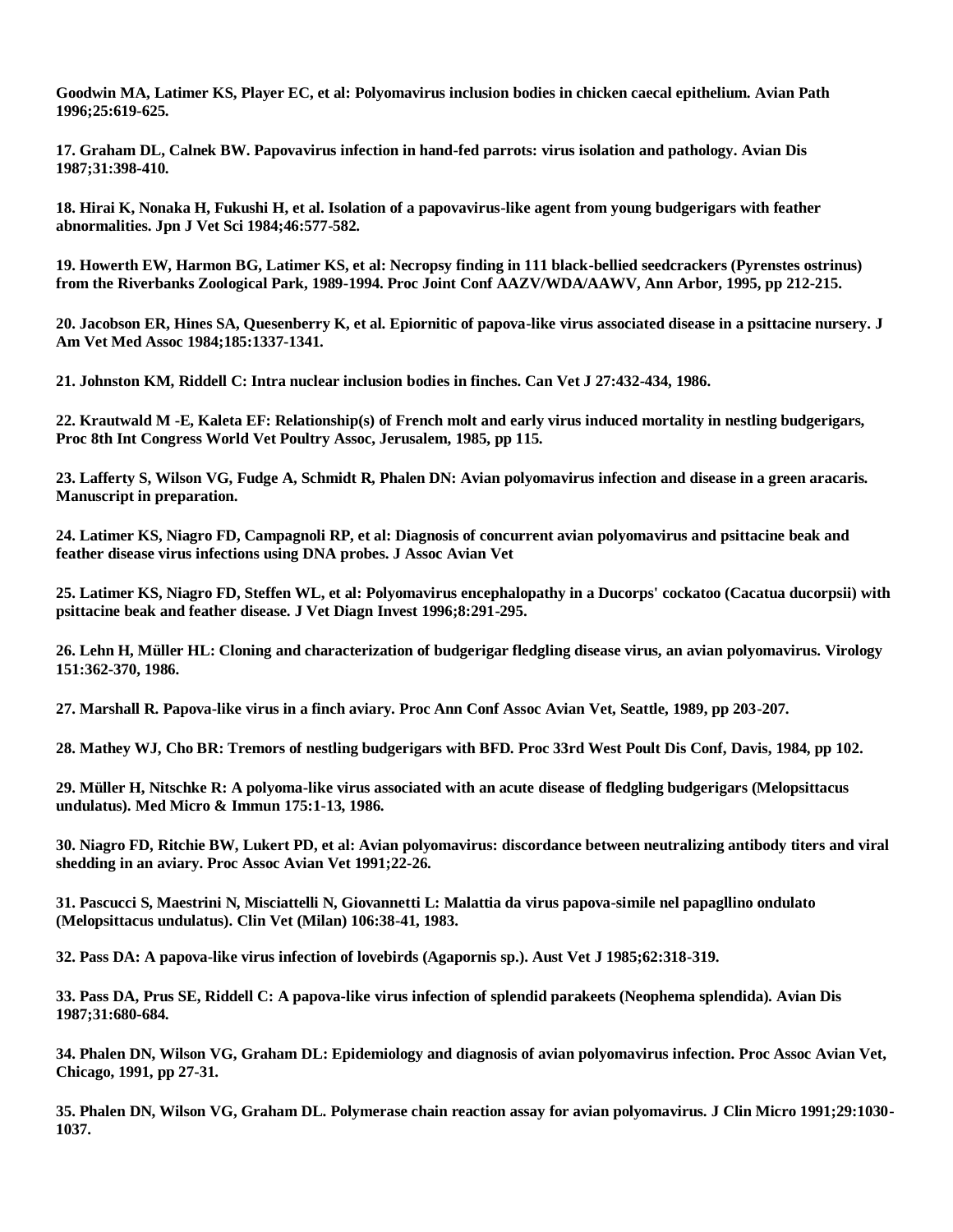**36. Phalen DN, Wilson VG, Graham DL. Avian polyomavirus infection and disease: a complex phenomenon. Proc Assoc Avian Vet 1992;5-10.**

**37. Phalen DN, Wilson VG, Graham DL. Avian polyomavirus biology and its clinical applications. Proc Eur Conf Avian Med & Surg 1993;200-216.**

**38. Phalen DN, Wilson VG, Graham DL. Organ distribution of avian polyomavirus DNA and virus-neutralizing antibody titers in healthy adult budgerigars. Am J Vet Res 1993;54:2040-2047.**

**39. Phalen DN, Wilson VG, Graham DL: A practitioner's guide to avian polyomavirus testing and disease. Proc Assoc Avian Vet, Reno, 1994, pp 251-258.**

**40. Phalen DN, Wison VG, Graham DL: Failure of maternally derived yolk IgG to reach detectable concentrations in the sera of nestling budgerigars (Melopsittacus undulatus). Avian Dis 1995;39:700-708.**

**41. Phalen DN: Unpublished observation.**

**42. Phalen DN, Wilson VG, Graham DL: Production of avian polyomavirus seronegative budgerigars (Melopsittacus undulatus) from seropositive adults. Avian Dis 1995;39:897-899.**

**43. Phalen DN, Wilson VG, Graham DL. Characterization of the avian polyomavirus-associated immune complex glomerulopathy. Avian Dis 1996;40:140-149.**

**44. Phalen DN, Wilson VG, Graham DL. Prevalence of neutralizing antibody and virus shedding in avian polyomavirus infected parrots. J Avian Med Surg 1997;11:98-104.**

**45. Phalen DN, Wilson VG, Derr J, et al: Genetic diversity in 19 varients of the avian polyomavirus. Submitted: General Journal of Virology.**

**46. Phalen DN, Wilson VG, Graham DL: Avian polyomavirus disease in adult eclectus parrots infected with the psittacine beak and feather virus. Manuscript in preparation.**

**47. Phalen DN, Wigle W, Lafferty S, Wilson, VG: Traditional and atypical avian polyomavirus disease in two cockatoos simultaneously infected with the psittacine beak and feather disease virus. Manuscript in preparation.**

**48. Phalen DN, Dahlhausen B, Radabaugh CS, Styles D: Antibody response and duration of viremia and cloacal virus in psittacine birds naturally infected with avian polyomavirus. Manuscript in preparation.**

**49. Randall CJ, Less S, Inglis DM: Papovavirus-like infection in budgerigars (Melopsittacus undulatus). Avian Path 16:623- 633, 1987.**

**50. Ritchie BW, Niagro FD, Latimer KS, et al. Polyomavirus infections in adult psittacine birds. J Assoc Avian Vet 1991;5:202-206.**

**51. Ritchie BW, Niagro FD, Latimer KS, et al: A polyomavirus overview and evaluation of an experimental polyomavirus vaccine. Proc Assoc Avian Vet, New Orleans, 1992, pp 1-4.**

**52. Ritchie BW, Niagro FD, Latimer KS, et al. Efficacy of an inactivated polyomavirus vaccine. J Assoc Avian Vet 7:187-192, 1993.**

**53. Ritchie BW, Niagro FD, Latimer KS, et al: Antibody response and local reactions to adjuvanted avian polyomavirus vaccine in psittacine birds. J Assoc Avian Vet 8:21-26, 1994.**

**54. Ritchie BW, Latimer KS, Lukert PD, et al: Prevention of avian polyomavirus infections through vaccination. Proc Assoc Avian Vet, Philadelphia, 1995, pp 3-11.**